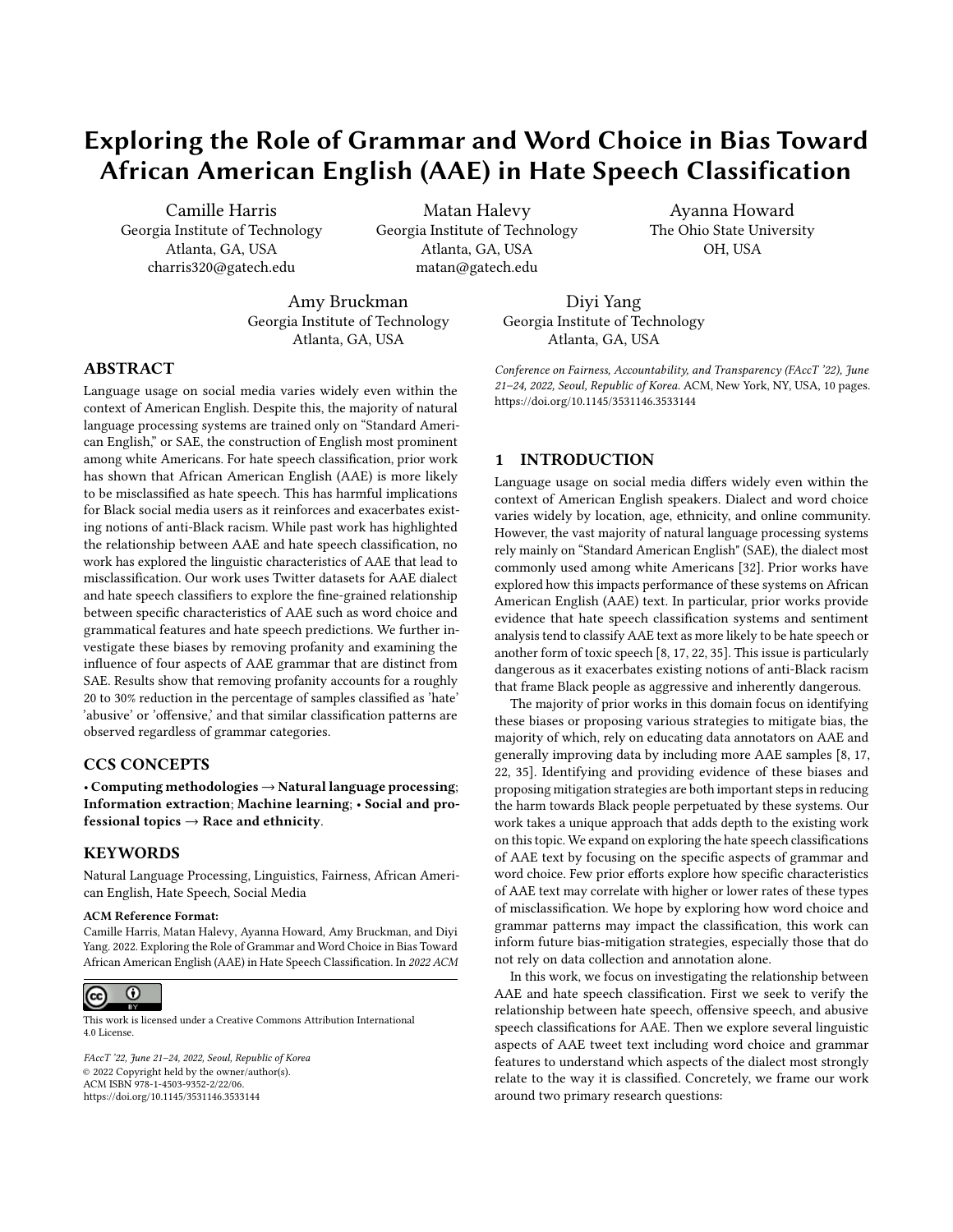- (1) How strongly does use of swear words or "offensive language" impact the hate speech classification of AAE text?
- (2) How do grammatical patterns of AAE tweets impact the hate speech classification of AAE text?

We set up our experiments by training two hate speech classification models and applying them to a dataset of AAE text. Then we answer RQ1 by first searching our AAE dataset for samples containing offensive language and analysing the predictions on this corpus. Next, we replace swear words with a semantically equivalent non-offensive word, screen our samples for similar meaning, and then apply the same classification system to our censored text. To answer RQ2, we develop an AAE-Like Grammar Dictionary that captures words and phrases that are common within specific grammar sub-categories of AAE: auxiliary verbs, aspectual markers, preverbal markers and syntactic and morphosyntactic properties. We give some background information on the AAE dialect in Section 4, and explain the AAE-Like Grammar Dictionary in full in Section 5.4. Our findings suggest that controlling for swear words has a significant impact on reducing the bias towards AAE, and that the four grammar categories we examined appear to have little impact. The implications of these findings are that future hate speech classification systems should rely less strongly on individual words and perhaps consider the identity of the speaker or context of the text in classifications. Further, we discuss the importance of reducing this disparity, not only due to the racist, anti-Black implications of classifying benign AAE text as hate speech, but also that these misclassifications may obscure true in-group hate speech directed towards Black people with additional marginalized identities.

## 2 DEFINITIONS OF HATE SPEECH TERMS

Our work relies on several different terms from hate speech classification literature. These terms are defined differently across social media platforms and across literature that seeks to label and regulate online speech. Here we will discuss the definitions and uses of these terms as well as how we use them in our work.

"Hate speech" differs in exact definition across the literature but there are some common components of how it is defined. Generally, hate speech is defined as any speech that includes violence, emotional harm, or that is derogatory or humiliating towards others [\[9,](#page-8-1) [13\]](#page-8-2). Hate speech definitions place an emphasis on speech that is harmful to a group on individual on the basis of marginalized identities such as racial group, religion, ethnicity, nationality, sexual orientation, disability, or gender [\[9,](#page-8-1) [13,](#page-8-2) [23\]](#page-9-5). While hate speech is a large concern for researchers and social media sites alike, there are other harmful forms of speech online that fall into other categories of toxic language. In our work, "hate speech" is the most severe form of toxic language.

Founta et al. propose a definition of "abusive language" as a category of online language that is harmful but distinct from and less severe than hate speech [\[13\]](#page-8-2). The definition can be summarized as any language that is hurtful or rude, especially language that includes profanity and language used to degrade others. The most obvious distinction from hate speech is that abusive language is generally derogatory or rude, while hate speech often targets a specific marginalized group or identity and often includes violence. For the purposes of our work, the abusive speech classification is for language that is less severe than hate speech, but still potentially harmful. Founta et al. also explains that abusive language is rare, with it making up .1 to 3% of data, and that is highly correlated with offensive language by human annotators even when clear distinct definitions are provided [\[13\]](#page-8-2).

Davidson et al. [\[9\]](#page-8-1) propose a definition of "offensive language" as a category of online language that is distinct from hate speech and much less severe. Offensive language is any speech that includes profanity or other offensive terminology. Like abusive language, offensive language is distinct from hate speech because it does not necessarily include violence, threats, or attacks on a specific protected category, and is considered less severe than "hate speech" [\[9,](#page-8-1) [13\]](#page-8-2). The definitions of abusive language and offensive language are similar across the literature, however the key difference is offensive language includes any text regardless of harmfulness rudeness that includes offensive words (such as any profanity).

One complication with defining "offensive language" for natural language systems is that what terms are considered offensive depends heavily on context. Words that are considered very offensive within one community may be considered much less offensive or normal in another. This issue presents with the relationship of AAE text and offensive speech classification. While the "n slur" is considered hate speech when used by non-Black individuals, within the Black community the term is often reclaimed and used in a nonderogatory way, especially within inter-community spaces such as within "Black Twitter" [\[34\]](#page-9-6). Similarly, individuals of many different marginalized identities reclaim the slurs and negative epithets used against them. This particular issue was a motivation for Davidson et al. [\[9\]](#page-8-1) to propose the definition for offensive speech: to distinguish offensive language that is not necessarily hateful such as use of these reclaimed words, from hate speech. Generally speaking, when natural language systems rely simply on word choice rather than dialect, community, and context, marginalized communities can be punished for the practice of reclaiming these words. We discuss in detail in Section 6.

Toxic language is an umbrella term that includes identity-based attacks, bullying, trolling, threats of violence, and sexual harassment. Hate speech along with any other online harassment is included under toxic speech [\[23\]](#page-9-5). In our work, we use "toxic speech" as an umbrella term that encompasses "hate speech", "abusive speech", and "offensive speech."

#### 3 RELATED WORK

Our work focuses on understanding the relationship between hate speech classification and AAE as an under-served and under-studied dialect of American English. In general, accurately classifying English text as hate speech is an important topic within natural language processing research. More general solutions to this include Hate Base [\[39\]](#page-9-7) which relies on a corpus of words heavily associated with hate speech to identify hate speech. Another common approach is to leverage block lists of specific accounts such as with BlockTogether [\[18\]](#page-9-8) to preemptively block accounts that have tweeted hate speech or other toxic language. However, these solutions do not offer much nuance. As explored by Jhaver et al., while blocklists can be helpful for those who experience continual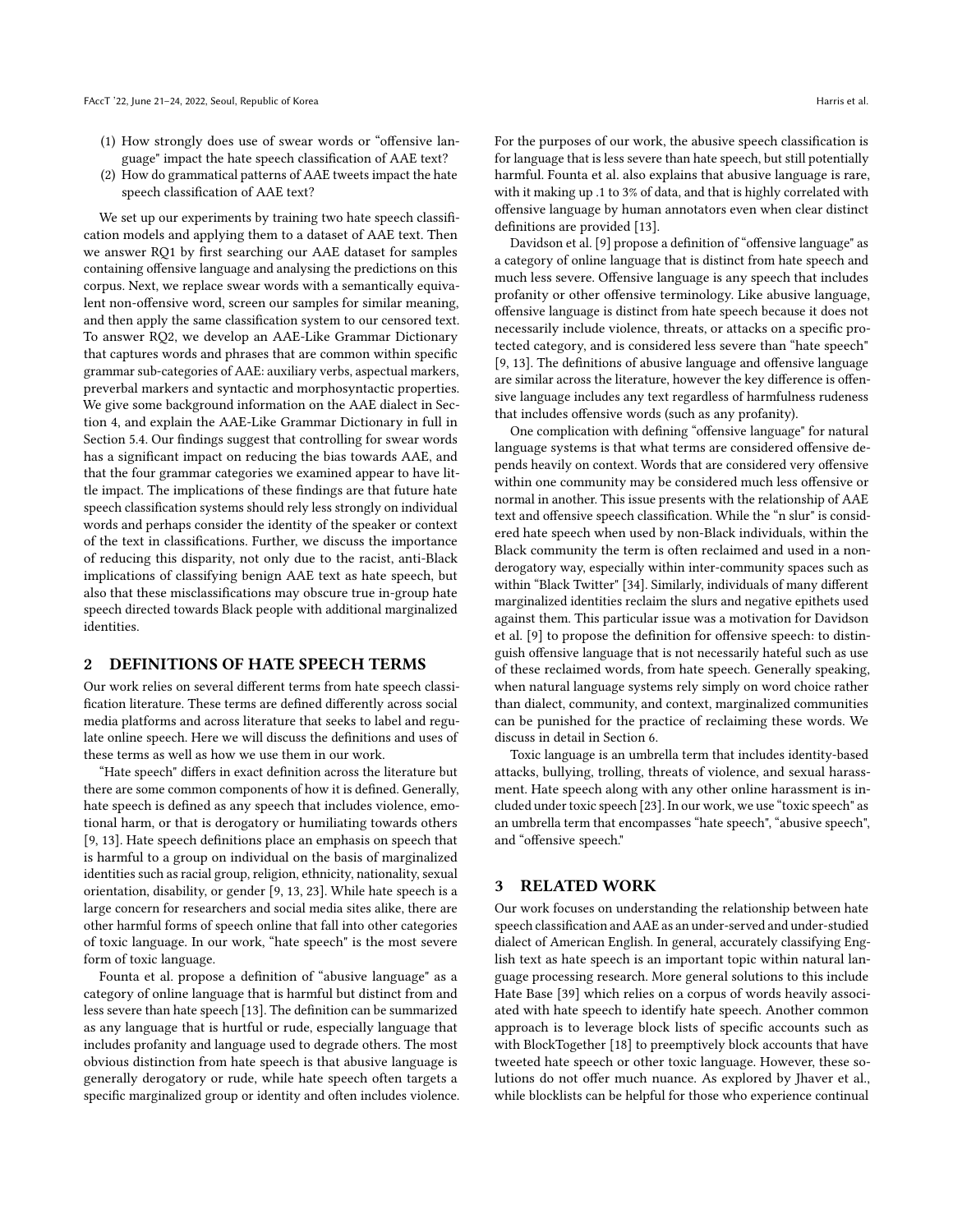Role of Grammar and Word Choice in Bias Toward AAE in Hate Speech Classification FACCT '22, June 21-24, 2022, Seoul, Republic of Korea

harassment, they do not reduce harassment entirely. Furthermore many users placed on block lists feel that they were added unfairly and have little opportunity to be removed [\[19\]](#page-9-9).

For further nuance and complexity, scholars rely on machinelearning-based methods to classify hate speech. For example, Waseem and Hovy (2016) create a model that relies on a collection of predictive features of hate speech [\[42\]](#page-9-10). Davidson et al. [\[9\]](#page-8-1) proposes a model which detects offensive speech and hate speech as two distinct categories (per definitions in section 2). These works are part of a large body of work that addresses hate speech classification with classical machine learning models (such as reinforcement learning, support vector machines, etc). As explained by Schmidt et al., [\[36\]](#page-9-11), classical machine-learning models for this task tend to utilize a specific set of features. These include, simple surface features (such as word and character n-grams) [\[4,](#page-8-3) [5,](#page-8-4) [9,](#page-8-1) [27,](#page-9-12) [40,](#page-9-13) [42\]](#page-9-10), word generalization [\[11,](#page-8-5) [27\]](#page-9-12), sentiment analysis [\[40\]](#page-9-13), lexical resources [\[4,](#page-8-3) [27\]](#page-9-12), linguistic features (such as word dependencies or part of speech information) [\[4,](#page-8-3) [5,](#page-8-4) [9,](#page-8-1) [27\]](#page-9-12), and meta information (such as user information or post history) [\[42\]](#page-9-10).

More recent work has focused on utilizing deep learning rather than classic machine-learning methods for this task. One such example is the model proposed by Founta et al. which leverages features that have been successful for classical methods including user and text data for a Recurrent Neural Network [\[12\]](#page-8-6). Siddiqua et al. [\[37\]](#page-9-14) combine several deep learning techniques and relies on three pre-trained models for feature encoding, BERT, DeepMoji, and InferSent. These and other deep learning models for this task mostly rely on a few popular approaches including Convolutional Neural Nets [\[1\]](#page-8-7), Recurrent Neural Nets [\[30\]](#page-9-15), Bi-LSTM [\[33\]](#page-9-16), and word embeddings (ie BERT, Word2Vec, and TF-IDF Vectorizor), many of which combine these techniques [\[1\]](#page-8-7).

Recently scholars have begun devoting more attention to identifying and attempting to address bias in natural language systems. Prior work has noted biases towards AAE and towards African American names compared to European American names in sentiment analysis [\[16,](#page-8-8) [22\]](#page-9-3) and in English language identification applications [\[2\]](#page-8-9). Similar biases were found towards AAE and towards Black twitter users (not necessarily using AAE) in hate speech classification systems [\[8,](#page-8-0) [35\]](#page-9-4). Sap et al. also propose the approach of racial priming, or educating data annotators on racial and dialectical differences before annotating training data, and show that this approach reduces bias [\[35\]](#page-9-4). This is consistent with prior work that notes the difference annotation expertise makes in model performance [\[41\]](#page-9-17). Other bias mitigation strategies have been proposed in the literature. For example, predicting users' demographic information [\[31\]](#page-9-18) to inform other predictions such as offensive speech. Zhou et al. [\[44\]](#page-9-19) shows that common debiasing techniques are not as effective at mitigating bias towards AAE as de-biasing the training data. Halevy et al. proposes an framework that utilizes a specialized classifier trained on AAE text to mitigate bias towards AAE [\[17\]](#page-9-2).

While many of these works show evidence of the bias towards AAE in various text classification systems and propose mitigation strategies, none of these works explore the specific attributes of AAE that contribute to these biases. Our work expands on these works by exploring specific and granular linguistic aspects of AAE text and how they contribute to the biases. Our work makes a novel contribution by exploring how the use of profanity and use of specific grammar properties unique to the dialect affect the classifications of AAE text.

# 4 BACKGROUND ON AFRICAN AMERICAN ENGLISH

African American English, also referred to as African American Vernacular English (AAVE) or Ebonics, is an English variation created and used by Black people in the United States. For the sake of simplicity we refer to AAE as a dialect in this work, however, we acknowledge that debates exist among linguists about weather AAE is better classified as a dialect, sociolect, or separate language in it of itself. Nonetheless, due to a long history and culture of anti-Black racism in the United States, African American English has long been criticized as an improper, incorrect, or negative form of English[\[43\]](#page-9-20). For many years, it was not recognized as a legitimate dialect, and it took predominately white academic institutions studying AAE to recognize it as a legitimate dialect with its own structure and grammar rules [\[21,](#page-9-21) [43\]](#page-9-20). Furthermore African American English is often categorized with the same racist stereotypes that are applied to Black people as a whole, such as angriness, danger, and aggression. Many of the bias issues surrounding AAE and natural language processing systems derive from and directly support these notions and stereotypes of anti-Black racism. For example, prior works on sentiment analysis have found that use of African American names can also cause a more negative sentiment compared to traditionally European American names [\[22\]](#page-9-3). Further, one study found that AAE in general fares more negatively in sentiment analysis, and is more likely to be identified as angry or fearful sentiment than a Standard English equivalent sentence [\[16\]](#page-8-8). Understanding this historical and cultural context is crucial to understanding the issue of hate speech misclassification of AAE. While in this work we search for specific aspects of AAE that may contribute more or less strongly to this bias issue, it is important to note that historically AAE as a whole, as with most things heavily associated with Black people, has been attributed to many negative notions and stereotypes.

One hypothesis of this work is that normalizing for swear words in hate speech and toxic language detection can significantly reduce bias towards AAE tweets. This is informed by an analysis of the dialect itself and exploration of the Twitter AAE dataset. Most commonly, misclassifications of AAE arise with swear words that are more common in this dialect than other English dialects. In particular, the n-word is widely understood as a reclaimed slur and therefore derogatory when used by non-Black people, but nonderogatory when used by Black people [\[34\]](#page-9-6).

Furthermore AAE makes use of a grammatical construction known as "Ass Camouflage Construction" or ACC [\[6\]](#page-8-10), in which the word "ass" is commonly used to dramatize and place emphasis in sentences. Where this may be considered a more harsh swear word within white American English contexts it is a relatively common practice across regional variations of AAE. It is likely that with AAE being underrepresented in social media data, the n-word is categorized as derogatory regardless of who uses it. Similarly while ACC grammar convention is common within Black communities, within a white American English context it could be interpreted in a much more derogatory sense. These instances as well as other swear words and word choice conventions that are more common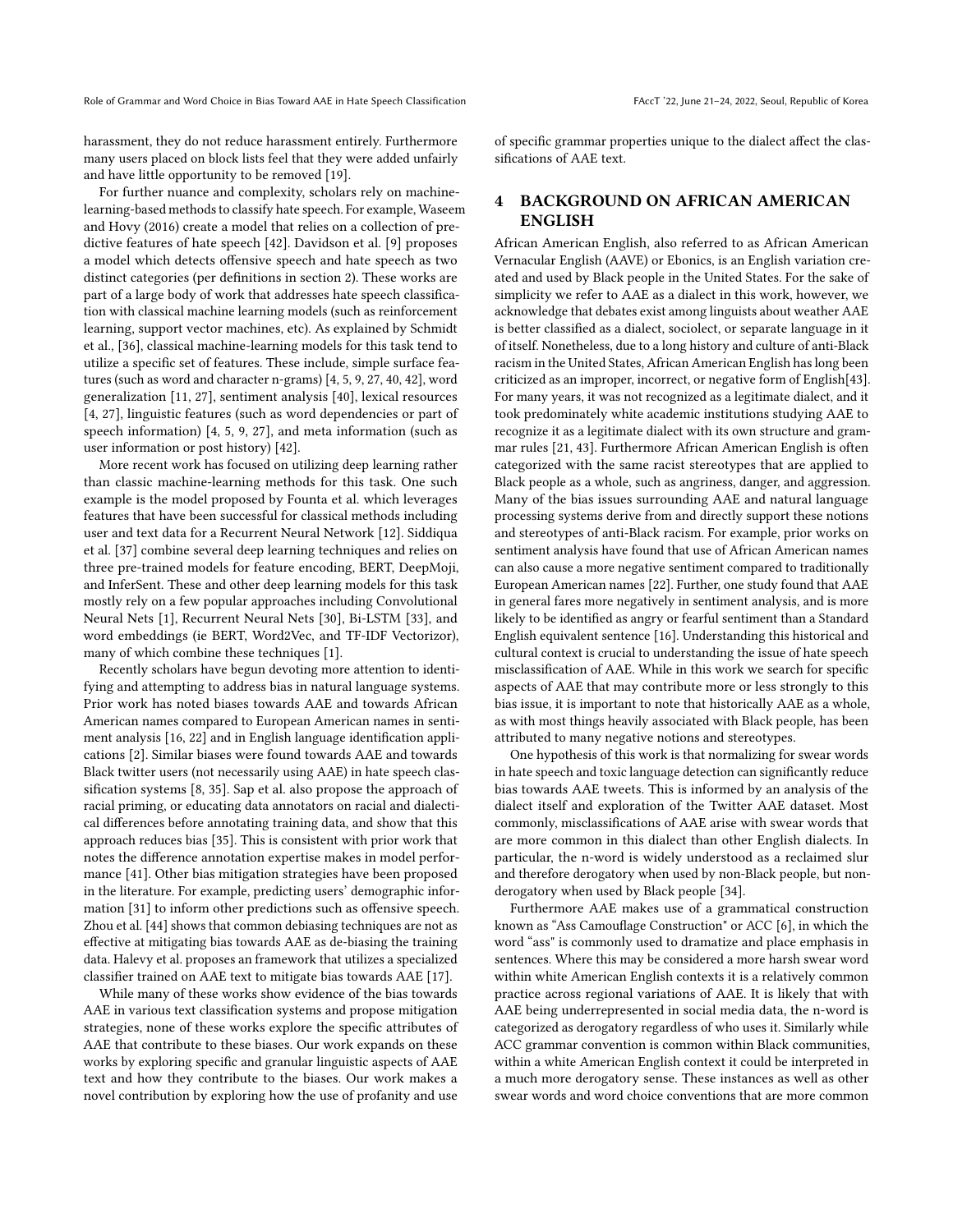in AAE than SAE likely contribute largely to the misclassification [\[6\]](#page-8-10).

# 5 METHODS

## 5.1 Datasets

We rely on three publicly available datasets of Twitter data for this project. We use two toxic language datasets DWMW17 [\[8\]](#page-8-0) created by Davidson et al. and FDCL18 by Founta et al.[\[13\]](#page-8-2). Both are twitter hate speech datasets that categorize tweets by the various hate speech terms discussed in section three. FDCL18 categorizes tweets as "abusive" "hate speech" "normal" or "spam" while DWMW17 categorizes tweets by "offensive" "hate speech" or "normal." We use these two datasets to train separate BERT language classification models which we discuss further in the next section. We also used Blodgett et al.'s AAE twitter dataset [\[3\]](#page-8-11) as our AAE data.

For the publicly available versions of all three datasets, tweets are stored by tweet ID. So, we used the Twitter API to collect the tweet text. Many of the tweets in the original versions of each dataset were deleted, and couldn't be accessed using the Twitter API. Consequently, for each of these we used a subsample of the original dataset from the tweets that could be collected. We use 24783 tweets from DWMW17 to train one BERT based model, 50487 tweets from FDCL18 to train another BERT based model. For the purposes of our analysis, we also further limited the dataset from Blodgett et al. to tweets with a high likelihood of AAE dialect as predicted by their model (.9 or above prediction). This left us with 50,000 tweets from the dataset for our analysis. We summarize the details of each dataset in Table [1.](#page-4-0)

#### 5.2 Models

To evaluate the relationship between AAE and hate speech, we create BERT-based hate speech classification models and a BERTbased dialect classification model. We do this by training and testing BERT models on the DWMW17 and FDCL18 hate speech datasets. BERT (Bidirectional Encoder Representations from Transformers) is a deep learning model which uses a transformer to learn contextual relationships between words in a text and is considered state of the art for the majority of natural language applications [\[10\]](#page-8-12). For the hate speech classification models we use the labels of "offensive speech," "hate speech," and "normal" for the DWMW17 model, and "abusive speech," "hate speech," "spam," and "normal" for the FDCL18 model following the definitions provided in Section 3. To calculate correlation for a sample of tweets, we use the AAE classifier from Blodgett et al. to get the estimated dialect of the tweet, then use the DWMW17 and FDCL18 Hate speech models to classify the hate speech category.

#### 5.3 Word Choice Analysis

We answer RQ1 by testing for the relationship between hate speech labels, AAE, and swear words. We do this by first training word2vec [\[26\]](#page-9-22) on Blodgett AAE Twitter dataset [\[3\]](#page-8-11). We also use the Linguistic Inquiry and Word Count (LIWC2007) dictionary [\[29\]](#page-9-23). LIWC2007 is a dictionary of words and word stems categorized by sub-categories of text. We use the "Swear" category of LIWC2007, as well as a list of swear words sourced from sample tweets, to create a dictionary of swear words and replacement words with similar meaning. We then use cosine similarity substitute swear words in the AAE tweet samples with the words with similar meaning. This yielded roughly 6,000 tweets that were successfully reworded. We use the models in Section 5.2 to classify the original and reworded tweets.

#### 5.4 Grammar Analysis

To answer RQ2, our work proposes an AAE-like Grammar Dictionary Similar in structure structure of the LIWC dictionary, our dictionary focuses on 4 key categories of grammatical patterns in AAE. We choose to focus on these categories as they are commonly used across regional variations of AAE. Within each category, we create a list of words and phrases common to each grammar category. We limit this list to words and phrases that are uncommon, grammatically incorrect, or nonexistent in Standard American English. It is important to note that we refer to this dictionary as "AAE-like" because it is not all encompassing of African American English as a dialect. There are many grammar patterns within AAE that are not represented in this dictionary. This is because as an initial effort, we limit our dictionary to simple words and phrases, which significantly limits our ability to capture more nuanced grammar rules. Furthermore, AAE differs drastically by region and generation [\[20,](#page-9-24) [21\]](#page-9-21). Our dictionary focuses on grammar conventions that are widely applicable to different regional variations of the dialect; it also focuses on aspects of the dialect that are more common among African American Generation X, Millennials, and Generation Z as they are more within the demographics of Twitter users. Additionally, we note that AAE is traditionally a spoken dialect, and the word choice and spellings may differ slightly in an online context. We provide this dictionary in Table [2.](#page-5-0)

The four categories we focus on are *auxiliary verbs*, *aspectual* markers, preverbal markers, and syntactic and morphorosyntactic properties:

- Auxiliary verbs are words that form the tenses and voices of other verbs, such as the words "be" "have" and "do" and their various forms. AAE has unique uses of standard auxiliary verbs and some that are unique to the dialect [\[25\]](#page-9-25). An example of an auxiliary verb that is unique to AAE is the word "finna" which originated as a contraction of the words "fixing to," and indicates that something will happen in the immediate future [\[24\]](#page-9-26)
- Aspectual markers are grammatical and lexical means of expressing aspect in a sentence. The word "be" used in a habitual sense, such as in the sentence "he be working out" is an aspectual marker indicating something that happens regularly in AAE [\[7\]](#page-8-13). The habitual form of the word "be" is common in AAE. Preverbal markers are words that mark a verb with tense, aspect, or modality, of the proceeding verb.
- Preverbal markers commonly vary from Standard English within African influenced dialects of English such as Jamaican Creole and AAE [\[15\]](#page-8-14). A commonly known preverbal marker in AAE is the word "ain't," a contraction of "am not" that has become common within some communities outside of the African American English dialect.
- Syntactic and Morphosyntatic properties are properties of AAE that influence word order and word co-occurrence in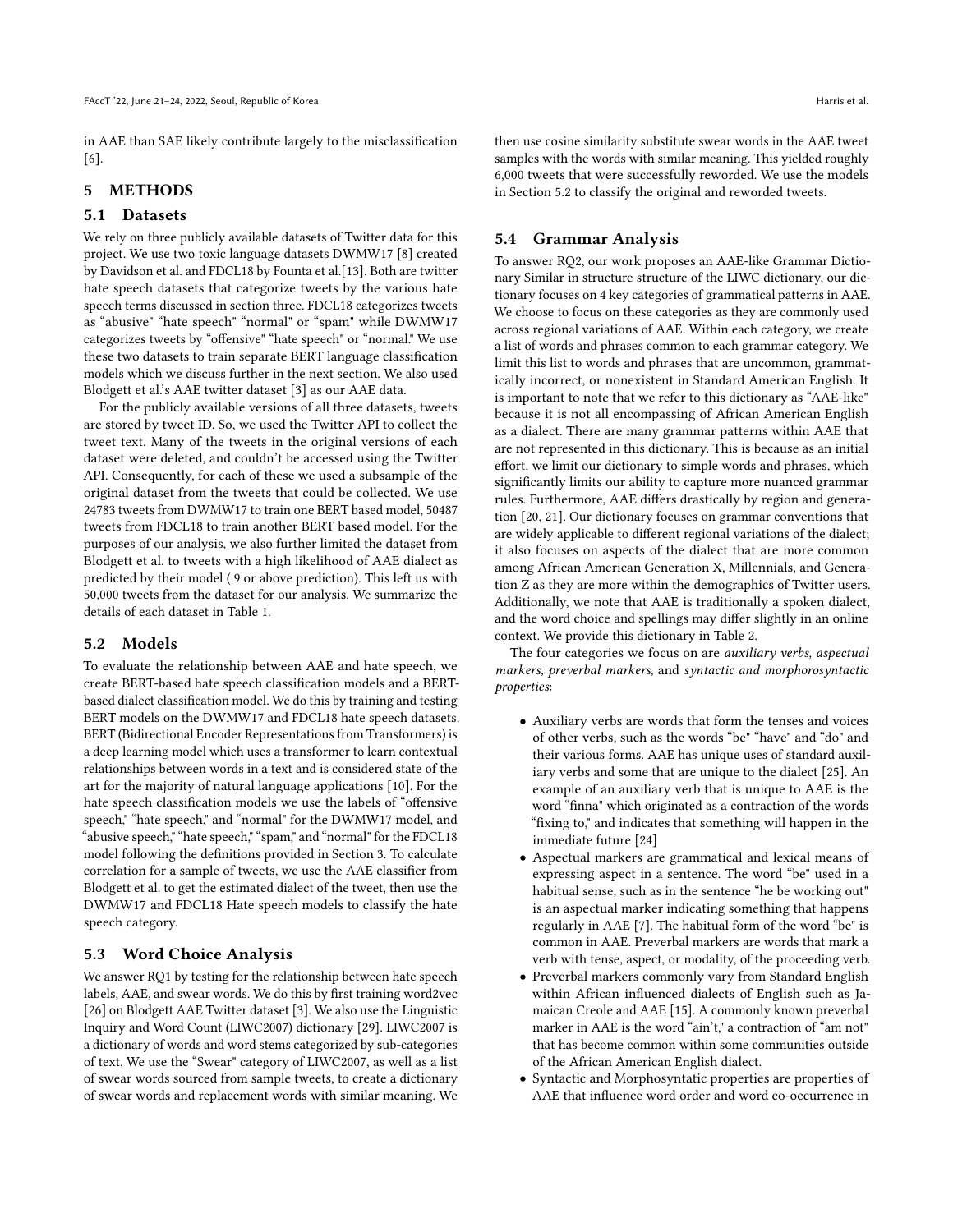<span id="page-4-0"></span>

| <b>Dataset</b>  | Total Number of Tweets   Speech Samples |      | Number of Hate   Number of Offensive<br>  /Abusive Samples |
|-----------------|-----------------------------------------|------|------------------------------------------------------------|
| DWMW17          | 24783                                   | 1430 | 19190                                                      |
| FDCL18          | 50487                                   | 1887 | 4563                                                       |
| Blodgett et al. | 50,000                                  | n/a  | n/a                                                        |

Table 1: Dataset Details

Figure 1: Methodology Pipeline Diagram: This is the pipeline followed for both the DWMW17 and the FDCL18 hate speech datasets. First we split the dataset appropriately and train a BERT classifier on the data. Then we test the model and use the best performing model. Next we use the classifier to classify tweets from the AAE dataset. Then we sample our dataset for tweets containing swear words and use word replacement to create a censored version of the sample. We use the model to classify both the censored and uncensored tweets. We also apply the AAE-like grammar dictionary to all sets of data to see how classifications vary across grammar characteristics of AAE.



sentences [\[38\]](#page-9-27). An example of a syntactic property in AAE is the use of multiple negatives within a negative sentence.

Table [3](#page-5-1) details multiple aspects of these four categories of grammar properties with examples. We use these properties to inform the

words and phrases that make up our AAE-Like Grammar Dictionary. For each tweet in our sub-sample, we count how many dictionary words/phrases for each category are in the tweet.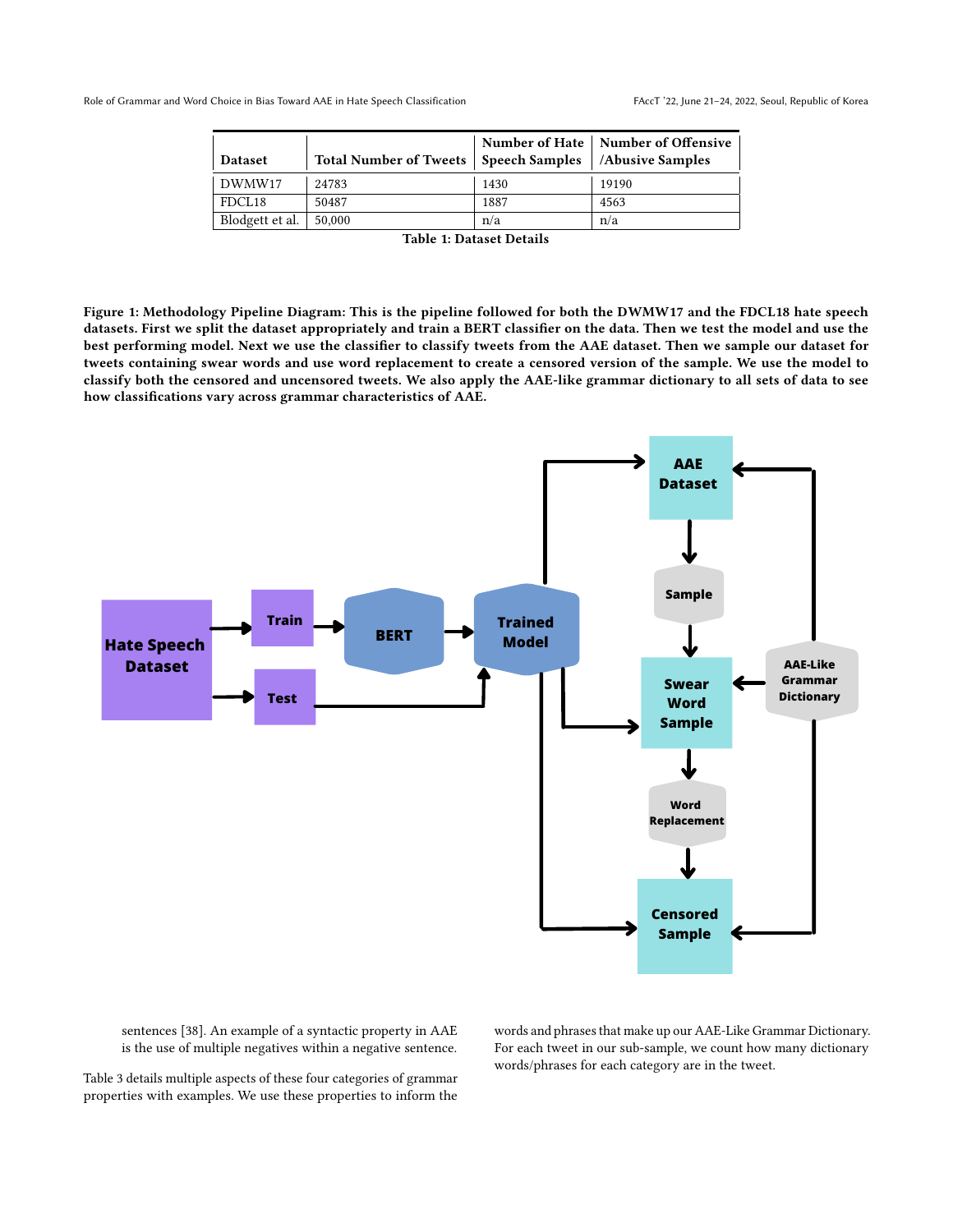<span id="page-5-0"></span>FAccT '22, June 21–24, 2022, Seoul, Republic of Korea Harris et al. (2014) and the state of the Second Harris et al.

Table 2: AAE-Like Grammar Dictionary

| <b>Auxiliary</b> | Aspectual  | Preverbal  | Syntactic     |
|------------------|------------|------------|---------------|
| we was           | I be       | aint       | cant nobody   |
| they was         | he be      | ain't      | can't nobody  |
| finna            | they be    | steady     | he don't      |
| tryna            | she be     | stay       | she don't     |
| imma             | I been     | he done    | don't never   |
| i'mma            | he been    | she done   | he dont       |
| bitches was      | she been   | they done  | she dont      |
| niggas was       | they been  | yall done  | dont never    |
| yall was         | it be      | y'all done | yall don't    |
| y'all was        | niggas be  | you done   | y'all don't   |
| you was          | bitches be | u done     | aint nothing  |
| wanna            | yall be    |            | ain't nothing |
| gonna            | y'all be   |            | aint nobody   |
| ima              | you be     |            | ain't nobody  |
| ion              | u be       |            | yall dont     |
| u was            |            |            | she done      |
| iont             |            |            | he done       |
|                  |            |            | they done     |
|                  |            |            | yall done     |

<span id="page-5-1"></span>Table 3: African American English Grammar Properties with AAE and SAE examples

|                                                 | <b>African American English Example</b> | <b>Standard English Example Equivalent</b> |
|-------------------------------------------------|-----------------------------------------|--------------------------------------------|
| <b>Auxiliary Verbs</b>                          |                                         |                                            |
| Single verb used for                            | We was eating                           | We were eating                             |
| singular and plural subjects                    |                                         |                                            |
| verbs contracted, reduced, or removed           | They walking too fast                   | They are walking too fast                  |
| verbs used for if-clause                        | We asked did he want to go with us      | We asked if he wanted to go with us        |
| Semi- verbs- (-ing verbs contracted)            | I'm tryna sleep                         | I'm trying to sleep                        |
| <b>Aspectual Markers</b>                        |                                         |                                            |
| Habitual "Be"                                   | I be at the office by 7:30.             | Usually I am at the office by 7:30         |
| Remote Past "Been"                              | I been knowing that.                    | I have known that for a long time          |
| <b>Preverbal Markers</b>                        |                                         |                                            |
| "Ain't" (am not contracted)                     | I ain't interested                      | I am not interested                        |
| "Stay" or "steady" to mark consistency          | They stay doing they own thing          | They always do their own thing             |
| <b>Syntactic and Morphosyntactic Properties</b> |                                         |                                            |
| Multiple negators in a single negative sentece  | He dont want no teacher yelling at him  | He doesnt want a teacher yelling at him    |
| Existential "It" to indicate existance          | It's some coffee in the kitchen         | There's some coffee in the kitchen         |
| Unmarked posessive                              | Somebody car was parked out there       | Somebody's car was parked out there        |

We use this dictionary by using string comparison to find any tweets in our sample that contain at least one word or phrase from each category of the grammar dictionary. We consider a tweet to contain elements of a grammar category if the tweet has at least 1 match to a element for that grammar category in our AAE-Like Grammar Dictionary. We do this on the full dataset, as well as the sample of swear word tweets and the censored version of the sample. We map out our overall pipeline of our methodology used for each hate speech dataset in Figure 1.

## 6 RESULTS

As a baseline, we present the classification results for each BERT classifier on the overall data which we present in Table [4](#page-5-2) . We find that for the AAE dataset, 28.462% of samples were classified as offensive by the DWMW17 model, and 0.888% were classified as hate speech. Furthermore for the FDCL18 model, 19.886% of tweets were classified as abusive and 5.422% as hate speech. These results suggest consistency with prior work [\[35\]](#page-9-4). In the following sections we further discuss our results and answer our research questions.

<span id="page-5-2"></span>

| Table 4: Percentage of Tweets Classified as Each Hate Speech |  |
|--------------------------------------------------------------|--|
| <b>Label for Overall Dataset</b>                             |  |

|                   | Hate | Hate  | DWMW17-   FDCL18-   DWMW17-   FDCL18-  <br>Offensive Abusive |        |
|-------------------|------|-------|--------------------------------------------------------------|--------|
| Full Data   0.888 |      | 5.422 | 28.462                                                       | 19.886 |

# 6.1 Impact of Swear Words or Offensive Language on AAE Hate Speech Classification

To answer our RQ1, we use these models to classify the subsample of swear word tweets and the censored version of the sample. On the subsample, the original tweets were classified by the DWMW17 96.18% were offensive and 2.46% as hate. For FDCL18, 67.77% of tweets were classified as abusive and 27.89% were classified as hate. We find that by removing swear words (and substituting it with a semantically similar non-swear words) from the subsample of AAE tweets, the DWMW17 model classifies 64.07% as offensive and 1.93% of tweets as hate. The FDCL18 model gives 51.04% classified as abusive speech and 5.496% hate speech. We summarize these results in Table [5.](#page-6-0) In a small sample of 50 tweets, through manual inspection we observed a 78% success rate in removing all swear words and having identical meaning to the original tweet. These results are shown in Table [5.](#page-6-0) However we see a much less significant reduction in the hate, offensive, and abusive classifications in the edited text.

In some rare instances rewording tweets did not result in a less harsh classification. For the DWMW17 based model, 57 tweets changed from 'normal' to 'offensive' with rewording, 1 from 'normal' to 'hate' speech, and 108 from 'offensive' to 'hate.' For the FDCL18 based model 133 from 'normal' to 'abusive', 12 from 'normal' to 'hate', and 217 samples from 'abusive' to 'hate'. For a very small number of samples we notice this phenomenon with both classifiers at the same time. There were 2 samples where both FDCL18 went from 'abusive' to 'hate' and DWMW17 went from 'normal' to 'offensive' and 5 samples where FDCL18 went from abusive to hate and DWMW17 went from 'offensive' to 'hate'. However for the majority of tweets, we see this rewording create a less harsh classification, such as 'hate' to 'abusive' or 'offensive.' Table [7](#page-7-0) shows examples of original and reworded tweets and their classifications by both models.

The overall findings for answer RQ1 are shown in Table [5.](#page-6-0) Our findings suggest that censoring tweets for swear words has a significant impact on reducing hate speech, offensive speech, and abusive speech classifications. In Table [5](#page-6-0) we see that within the sample, removing swear words from the original tweet we significantly reduce the classifications for hate for the FDCL18 classifier from 27.89% to 5.40%, and that we see a moderate reduction in the DWMW17 offensive and FDCL18 abusive categories, from 96.18 to 64.07% and 67.77 to 51.04% respectively. We see only a slight reduction in the DWMW17 hate classification, from 2.46 to 1.93%. Censoring the tweets gives results more similar to the overall dataset but does not yield a lower percentage for any classification category.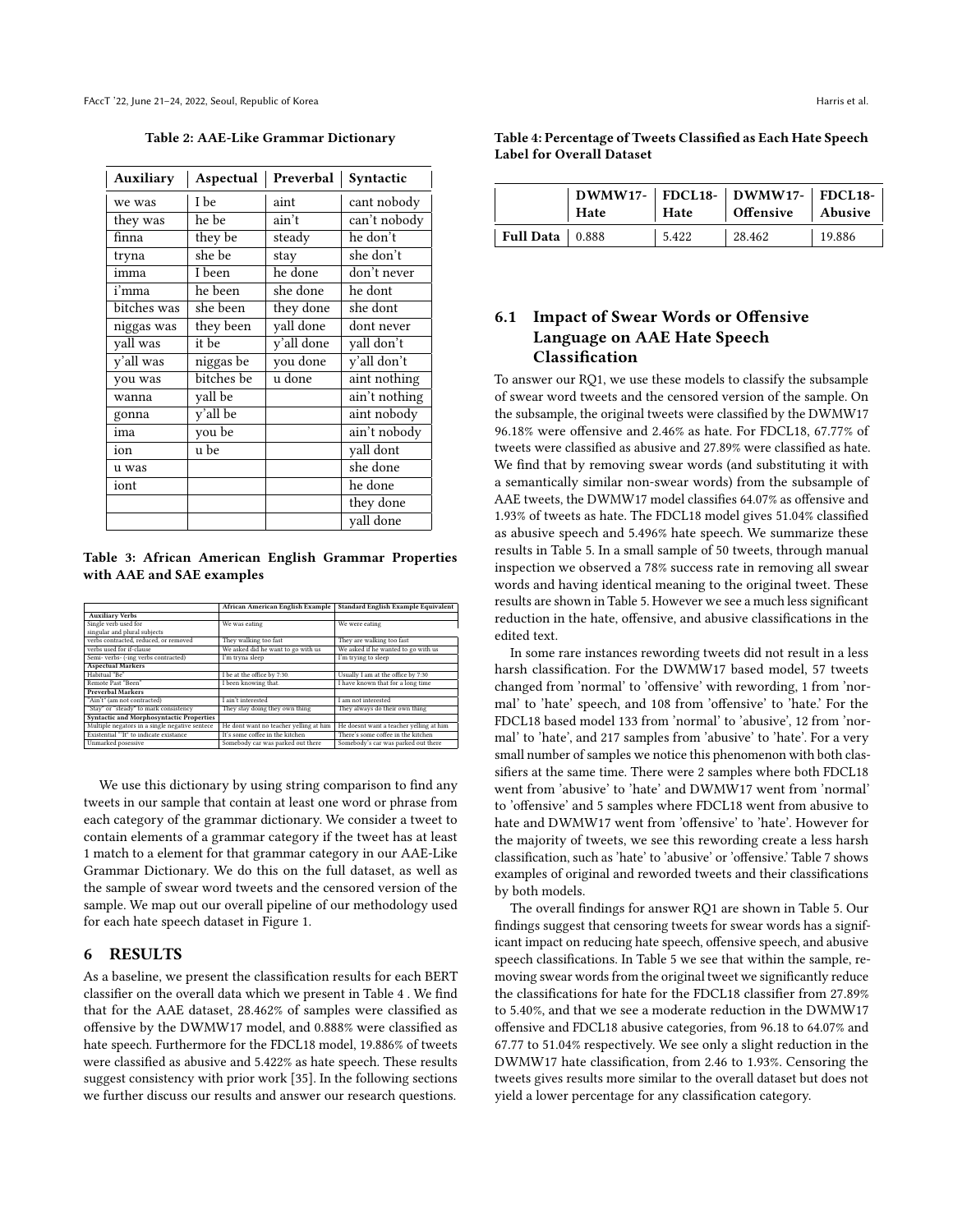<span id="page-6-0"></span>Table 5: Percentage of Tweets Classified as Each Hate Speech Label for Swear Word Sample, Edited Sample, and the Difference

|                      | Hate    | Hate      | DWMW17-   FDCL18-   DWMW17-   FDCL18-<br>Offensive | Abusive  |
|----------------------|---------|-----------|----------------------------------------------------|----------|
| Original Sample      | 2.46    | 27.89     | 96.18                                              | 67.77    |
| <b>Edited Sample</b> | 1.93    | 5.496     | 64.07                                              | 51.04    |
| <b>Difference</b>    | $-0.53$ | $-22.394$ | $-32.11$                                           | $-16.73$ |

# 6.2 Grammatical Patterns of AAE and Hate Speech Classification

To answer RQ2, we use our AAE-Like Grammar Dictionary to categorize tweets from the full dataset, sample, and censored sample into the four grammar categories.

For the full dataset of 50,000 tweet samples, we identified 4169 tweets containing Auxiliary Verbs, 1211 with Aspectual Markers 1893 tweets containing Preverbal markers and 138 with Syntactic and Morphosyntactic properties. Across the swear word sample and the censored sample the grammar categories were not impacted, so the grammar categories are the same across the original and reworded sample. For both versions of the sample, we identified 640 samples with Auxiliary Verbs, 239 samples with Aspectual Markers, 403 samples with Preverbal Markers and 33 samples with Syntactic and Morphosyntactic Properties. We include our results for Syntactic and Morphosyntactic Properties in this instance, but note that with so few samples further work is needed for a meaningful analysis of this category. We provide these results compared to the overall data in Table [6](#page-7-1) for the percentages of tweets classified as hate, abusive, and offensive speech.

We find similar patterns for each of the classifiers across all four of the grammar categories we explore. Tweets within the four grammar categories from each source show results consistent with the source for each the full data, the sample, and the censored version of the sample. Comparing the results for the original sample versus censored sample across all grammar categories, we see the most significant reductions in the DWMW17 classification of 'offensive' with Syntactic and Morphosyntactic Properties, and the most significant reduction in the FDCL18 classification of 'abusive' for Auxiliary Verbs. In all cases, the number of tweets classified by DWMW17 as 'hate' is below 20, with such low number of samples we are unable to make meaningful conclusions about the relationship between these grammar categories and this classification. For the FDCL18 classification of 'hate' we see similar results for all categories except Syntactic and Morphosyntactic Properties which sees a smaller reduction in 'hate' classifications, again this category is the smallest so we consider these results interesting but inconclusive. We can conclude from these results that hate speech classification is not dependent on the four grammar categories we explored individually. Instead it is possible that a more complex combination of these or other grammar categories that we did not explore may have a strong association with hate speech classification, or that grammar patterns do not significantly impact classification.

# 7 DISCUSSION

The bias issues of AAE and hate speech classification support anti-Black racism. The existence of these biases should be unsurprising for technologies that emerge in a culture in which anti-Black racism is heavily embedded. Under anti-Black racism, Blackness as a whole is attributed to many negative attributes and as such, AAE is as well. In this study, we are unable to identify a singular aspect of the AAE dialect that cause these issues of misclassification, but note that reducing swear words significantly impacts the classification. We observe that the four grammar categories we explored have minimal impact on the classification. There are likely no specific attributes of AAE that when controlled can completely mitigate these biases due to how sentiment against Black English as a whole is embedded in our culture and appear in our algorithms via training data that embodies racism.

Preventing unnecessarily harsh classifications of AAE text is only one aspect of the importance of reducing these biases. Another is that true examples of AAE hate speech and toxic speech could be obscured by false positives. In-group harassment towards specific subsets of the Black community such as Black women, Black disabled people, Black LGBT people, etc. is a hate speech issue as well [\[14\]](#page-8-15). These groups, or individuals apart of them, can face harassment from within and outside of the Black community. The biases towards AAE in hate speech classification systems can obscure the true instances of AAE hate speech that likely impact individuals or groups within the Black community with additional marginalized identities.

Prior works suggest training annotators on understanding AAE [\[35\]](#page-9-4), or debiasing training data [\[44\]](#page-9-19) as strategies to mitigate bias. As we discuss in our limitations, a dataset of AAE text with groundtruth labels for dialect and hate speech classification would be a valuable contribution to expanding bias mitigation of AAE in hate speech classification.

#### 8 LIMITATIONS AND FUTURE WORK

One major limitation of this work is that while the Blodgett et al. (2016) dataset is the best available source of tweets labeled as AAE, it does not provide ground-truth labels for racial background, nor does it provide ground-truth labels for hate speech. The missing ground truth of racial background is heavily complicated by the issue of cultural appropriation. Cultural appropriation of AAE in an online context has become a growing issue of concern in the Black community, particularly on social media. It is possible that non-Black individuals appropriating this dialect may be present in this dataset.This appropriative use of AAE is often an incorrect representation of the dialect, both culturally and grammatically. This phenomenon may contribute to misrepresentations of AAE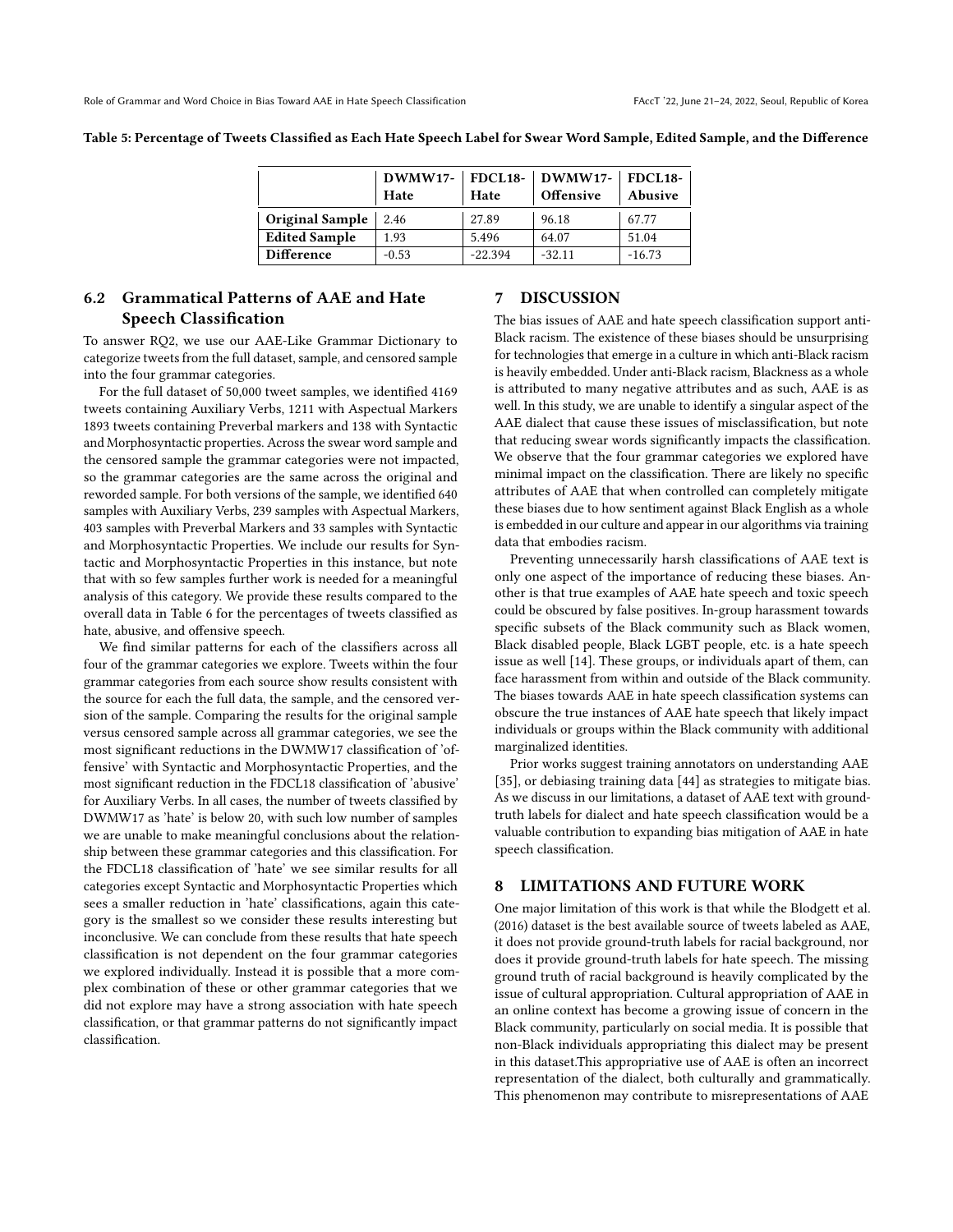|                                | DWMW17- | <b>FDCL18-</b> | DWMW17    | <b>FDCL18</b> |
|--------------------------------|---------|----------------|-----------|---------------|
|                                | Hate    | Hate           | Offensive | Abusive       |
| <b>All Data</b>                |         |                |           |               |
| Original Text (full data)      | 0.888   | 5.422          | 28.462    | 19.886        |
| Original Text (sample)         | 2.46    | 27.89          | 96.18     | 67.77         |
| Edited Text (sample, censored) | 1.93    | 5.496          | 64.07     | 51.04         |
| <b>Auxiliary Verbs Only</b>    |         |                |           |               |
| Original Text (full data)      | 0.96    | 5.56           | 28.30     | 20.74         |
| Original Text (sample)         | 2.50    | 27.19          | 96.25     | 69.21         |
| Edited Text (sample, censored) | 2.03    | 5.47           | 66.72     | 49.69         |
| <b>Aspectual Markers Only</b>  |         |                |           |               |
| Original Text (full data)      | 0.66    | 5.28           | 27.91     | 21.47         |
| Original Text (sample)         | 1.67    | 29.29          | 97.07     | 67.78         |
| Edited Text (sample, censored) | 2.51    | 6.28           | 63.18     | 50.21         |
| <b>Preverbal Markers Only</b>  |         |                |           |               |
| Original Text (full data)      | 0.63    | 5.49           | 28.68     | 21.71         |
| Original Text (sample)         | 3.47    | 27.30          | 96.28     | 68.24         |
| Edited Text (sample, censored) | 2.98    | 5.46           | 65.76     | 46.40         |
| Syntactic and Morphosyntactic  |         |                |           |               |
| <b>Properties Only</b>         |         |                |           |               |
| Original Text (full data)      | 2.17    | 2.17           | 25.36     | 20.29         |
| Original Text (sample)         | 3.03    | 33.34          | 96.97     | 60.61         |
| Edited Text (sample, censored) | 6.06    | 15.15          | 54.55     | 42.42         |

<span id="page-7-1"></span>

| Table 6: Percentage of Tweets Classified as each Hate Speech Label by Grammar Category |  |
|----------------------------------------------------------------------------------------|--|
|----------------------------------------------------------------------------------------|--|

Table 7: Swear Word and Censored Tweet Samples with Classification

<span id="page-7-0"></span>

| Text                                                                                       | DWMW17    | FDCL18  |
|--------------------------------------------------------------------------------------------|-----------|---------|
| Ya friend telling all ya business to ya nigga and #UONEENKNOWIT                            | hate      | abusive |
| Ya friend telling all ya business to ya man and #UONEENKNOWIT                              | offensive | normal  |
| @[name removed] check!!@ already know!! These bitches don't mean us NO good                | offensive | hate    |
| @[name removed] check!!@ already know!! These people don't mean us NO good                 | normal    | normal  |
| Oomf is straight out here dawg lol I just met a complete stranger that knew about her ass  | offensive | normal  |
| Oomf is straight out here dawg lol I just met a complete stranger that knew about her butt | normal    | normal  |
| Brittany dry ass                                                                           | offensive | abusive |
| Brittany dry butt                                                                          | offensive | abusive |
| $@[name$ removed] ain't none wrong with yo ass you just wanna go off on me                 | hate      | abusive |
| $\omega$ [name removed] ain't none wrong with yo butt you just wanna go off on me          | normal    | abusive |
| Too many bitches got relationship or nigga problems! #GetYallShitTogetha                   | offensive | abusive |
| Too many people got relationship or man problems! #GetYallShitTogetha                      | hate      | normal  |
| @[name removed] Nah you my nigga bruh                                                      | hate      | abusive |
| @[name removed] Nah you my man bruh                                                        | offensive | abusive |
| Why don't kane beat the hell out of cm punk he need it $@$ [name removed]                  | offensive | hate    |
| Why don't kane beat the h*** out of cm punk he need it $\omega$ [name removed]             | normal    | normal  |

in this dataset and in turn in our analysis. The ground truth of hate speech labels is less concerning; considering that this dataset is sampled from Twitter which is a moderated platform with few true instances of hate speech, and that our data collection used tweet id's to collect only the tweets that were still present on the platform at the time of analysis, the vast majority of posts are very unlikely true hate speech. A current gap in the study of AAE and hate speech classification is a dataset of text sampled from Black

individuals who use AAE and ground-truth hate speech labels. A valuable future work would be the creation of such a dataset.

Similarly, another limitation of this work was in utilizing the LIWC2007 dictionary and supplementing it with our own words. The LIWC2007 dictionary was created with English text samples sourced from a variety of studies from the United States, England, Canada, New Zealand, and Australia [\[28\]](#page-9-28). However, this system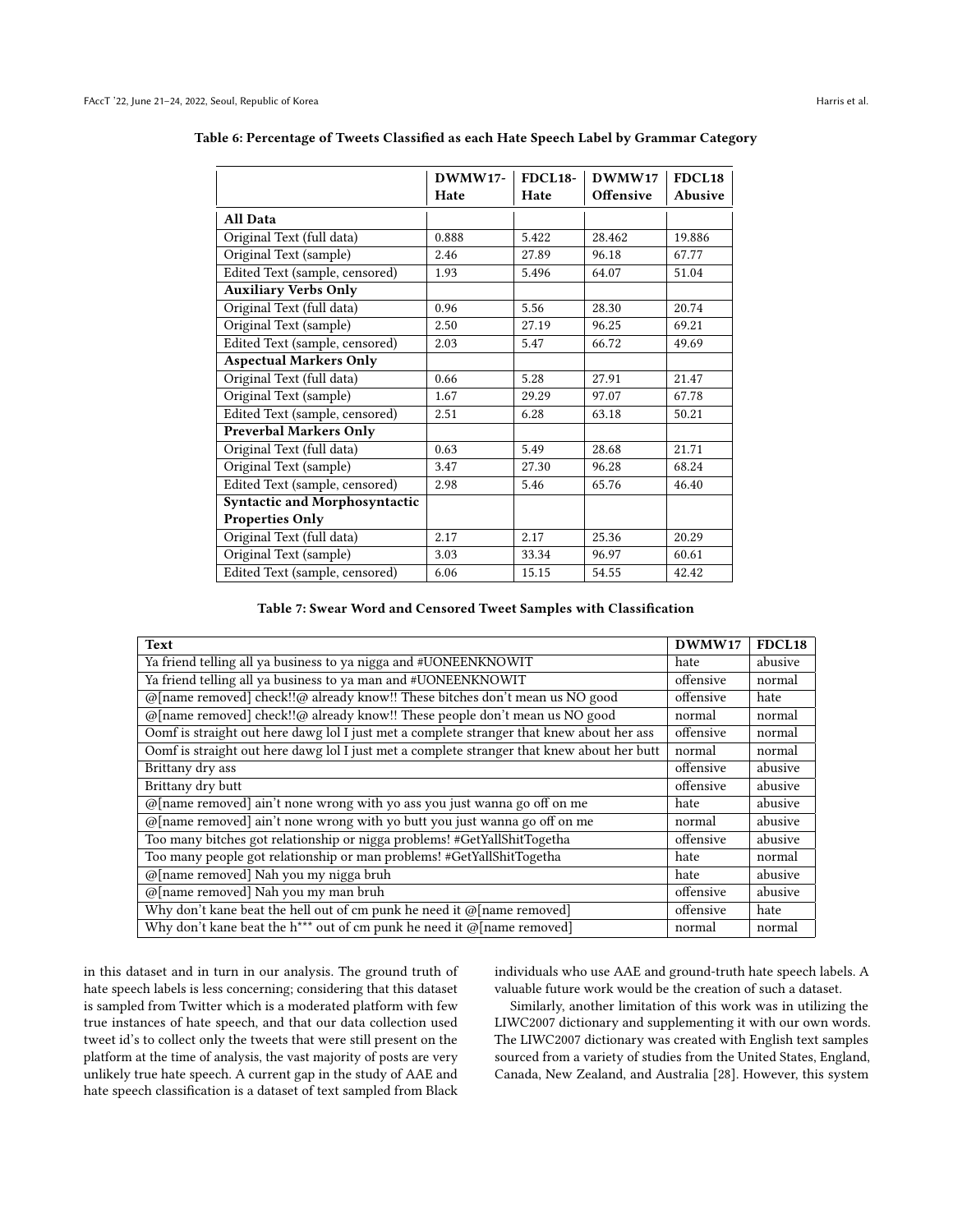Role of Grammar and Word Choice in Bias Toward AAE in Hate Speech Classification FACCT '22, June 21-24, 2022, Seoul, Republic of Korea

does not provide a good representation of African American English. As discussed in Section 4, there are many swear words that are common in AAE that are less common in Standard American English and similarly less common in the other Standard English variations used to build this tool. Likewise, the swear words in the LIWC2007 "Swear" category included many words that are not commonly found in the AAE dialect, and missing many words that are. To successfully sample enough tweets with swear words, we needed to heavily supplement the list of words in the LIWC2007 "Swear" category, primarily using words that were found in the AAE data. While we were able to identify many more tweets with this supplementation, the list we used is not all encompassing of swear words used in AAE. Creation of a language tool similar to LIWC2007 using samples of AAE text would be valuable to future work exploring biases in natural language systems that affect Black people, and in creating inclusive natural language systems. Furthermore, to expand the reach of such a tool, dialects of African-descended people in each of the countries used in the original LIWC system would add relevance for other countries outside of the United States.

Another limitation of this study is the black-box nature of Twitter's hate speech identification process. Despite the success of many different architectures and techniques of hate speech classification proposed in the NLP literature, in practice, Twitter and other social media websites do not necessarily use these systems. Twitter and other platforms do not disclose their exact approach to identifying hate speech, or their evaluation process. It is known that Twitter uses content moderators and allows users to report content that violates policy where it will be reviewed. Whether or not tweets are reviewed by an automated process, human moderators, or a mix of both is unknown. Replicating this study using a BERT model trained on Twitter's real classifications of tweets rather than on the DWMW17 and FDCL18 would be most relevant to understanding the real world implications of this study. But this is impossible without internal access to this information from Twitter.

Finally, another area for future work is an expansion on the grammar analysis we performed. Future work should include grammar analysis that directly compares the grammatical variations we studied with the equivalent Standard American English grammar. This would give a stronger understanding of how these grammar patterns impact the classifications.

# 9 CONCLUSION

Our study explores the impact of more granular aspects of AAE text such as word choice and grammar patterns on the hate speech text classification. We explore word choice by taking a sample of the AAE data that uses swear words and creating an identical sample with swear words replaced with a non-offensive word with similar meaning. We find that reducing the swear words does significantly reduce classifications of "hate" "abusive" and "offensive" speech. The censored version of the sample received similar classifications for these three categories and the overall dataset.

We explore grammar categories by creating the AAE-Like Grammar Dictionary which we hope will be a valuable tool for future researchers interested in exploring AAE. We use this dictionary to the full data, the swear word sample, and the censored sample to extract the tweets with evidence of these grammar categories from

each. We consistently see similar patterns in classification within each grammar category to the overall data. This suggests that the four grammar categories we explored have little relationship to the hate speech classification label. However due to low samples especially within the Syntactic and Morphosyntactic Properties grammar category, more research could be done to explore this further. Overall this research contributes to our understanding of why AAE is sometimes unfairly censored online, and suggests avenues for mitigating this bias in the future.

# ACKNOWLEDGMENTS

The authors would like to thank the anonymous reviewers for the helpful feedback. This work was supported in part by a grant from Cisco Systems, Inc.

#### REFERENCES

- <span id="page-8-7"></span>[1] Pinkesh Badjatiya, Shashank Gupta, Manish Gupta, and Vasudeva Varma. 2017. Deep learning for hate speech detection in tweets. In Proceedings of the 26th international conference on World Wide Web companion. 759–760.
- <span id="page-8-9"></span>[2] Su Lin Blodgett and Brendan O'Connor. 2017. Racial disparity in natural language processing: A case study of social media african-american english. arXiv preprint arXiv:1707.00061 (2017).
- <span id="page-8-11"></span>[3] Su Lin Blodgett, Johnny Wei, and Brendan O'Connor. 2018. Twitter Universal Dependency Parsing for African-American and Mainstream American English. In Proceedings of the 56th Annual Meeting of the Association for Computational Linguistics (Volume 1: Long Papers). Association for Computational Linguistics, Melbourne, Australia, 1415–1425.<https://doi.org/10.18653/v1/P18-1131>
- <span id="page-8-3"></span>[4] Pete Burnap and Matthew L Williams. 2016. Us and them: identifying cyber hate on Twitter across multiple protected characteristics. EPJ Data science 5 (2016),  $1 - 15$ .
- <span id="page-8-4"></span>[5] Ying Chen, Yilu Zhou, Sencun Zhu, and Heng Xu. 2012. Detecting offensive language in social media to protect adolescent online safety. In 2012 International Conference on Privacy, Security, Risk and Trust and 2012 International Confernece on Social Computing. IEEE, 71–80.
- <span id="page-8-10"></span>[6] Chris Collins, Simanique Moody, and Paul M. Postal. 2008. An AAE Camouflage Construction. Language 84, 1 (2008), 29–68. [http://www.jstor.org/stable/](http://www.jstor.org/stable/40071011) [40071011](http://www.jstor.org/stable/40071011)
- <span id="page-8-13"></span>[7] Patricia Cukor-Avila and Guy Bailey. 1995. Grammaticalization in AAVE. In Annual Meeting of the Berkeley Linguistics Society, Vol. 21. 401–413.
- <span id="page-8-0"></span>[8] Thomas Davidson, Debasmita Bhattacharya, and Ingmar Weber. 2019. Racial bias in hate speech and abusive language detection datasets. arXiv preprint arXiv:1905.12516 (2019).
- <span id="page-8-1"></span>[9] Thomas Davidson, Dana Warmsley, Michael Macy, and Ingmar Weber. 2017. Automated hate speech detection and the problem of offensive language. In Proceedings of the International AAAI Conference on Web and Social Media, Vol. 11.
- <span id="page-8-12"></span>[10] Jacob Devlin, Ming-Wei Chang, Kenton Lee, and Kristina Toutanova. 2018. Bert: Pre-training of deep bidirectional transformers for language understanding. arXiv preprint arXiv:1810.04805 (2018).
- <span id="page-8-5"></span>[11] Nemanja Djuric, Jing Zhou, Robin Morris, Mihajlo Grbovic, Vladan Radosavljevic, and Narayan Bhamidipati. 2015. Hate speech detection with comment embeddings. In Proceedings of the 24th international conference on world wide web. 29–30.
- <span id="page-8-6"></span>[12] Antigoni Maria Founta, Despoina Chatzakou, Nicolas Kourtellis, Jeremy Blackburn, Athena Vakali, and Ilias Leontiadis. 2019. A unified deep learning architecture for abuse detection. In Proceedings of the 10th ACM conference on web science. 105–114.
- <span id="page-8-2"></span>[13] Antigoni Maria Founta, Constantinos Djouvas, Despoina Chatzakou, Ilias Leontiadis, Jeremy Blackburn, Gianluca Stringhini, Athena Vakali, Michael Sirivianos, and Nicolas Kourtellis. 2018. Large scale crowdsourcing and characterization of twitter abusive behavior. In Twelfth International AAAI Conference on Web and Social Media.
- <span id="page-8-15"></span>[14] Kishonna L Gray. 2018. Gaming out online: Black lesbian identity development and community building in Xbox Live. Journal of lesbian studies 22, 3 (2018), 282–296.
- <span id="page-8-14"></span>[15] Lisa J Green. 2002. African American English: a linguistic introduction. Cambridge University Press.
- <span id="page-8-8"></span>[16] Sophie Groenwold, Lily Ou, Aesha Parekh, Samhita Honnavalli, Sharon Levy, Diba Mirza, and William Yang Wang. 2020. Investigating African-American Vernacular English in Transformer-Based Text Generation. arXiv preprint arXiv:2010.02510 (2020).